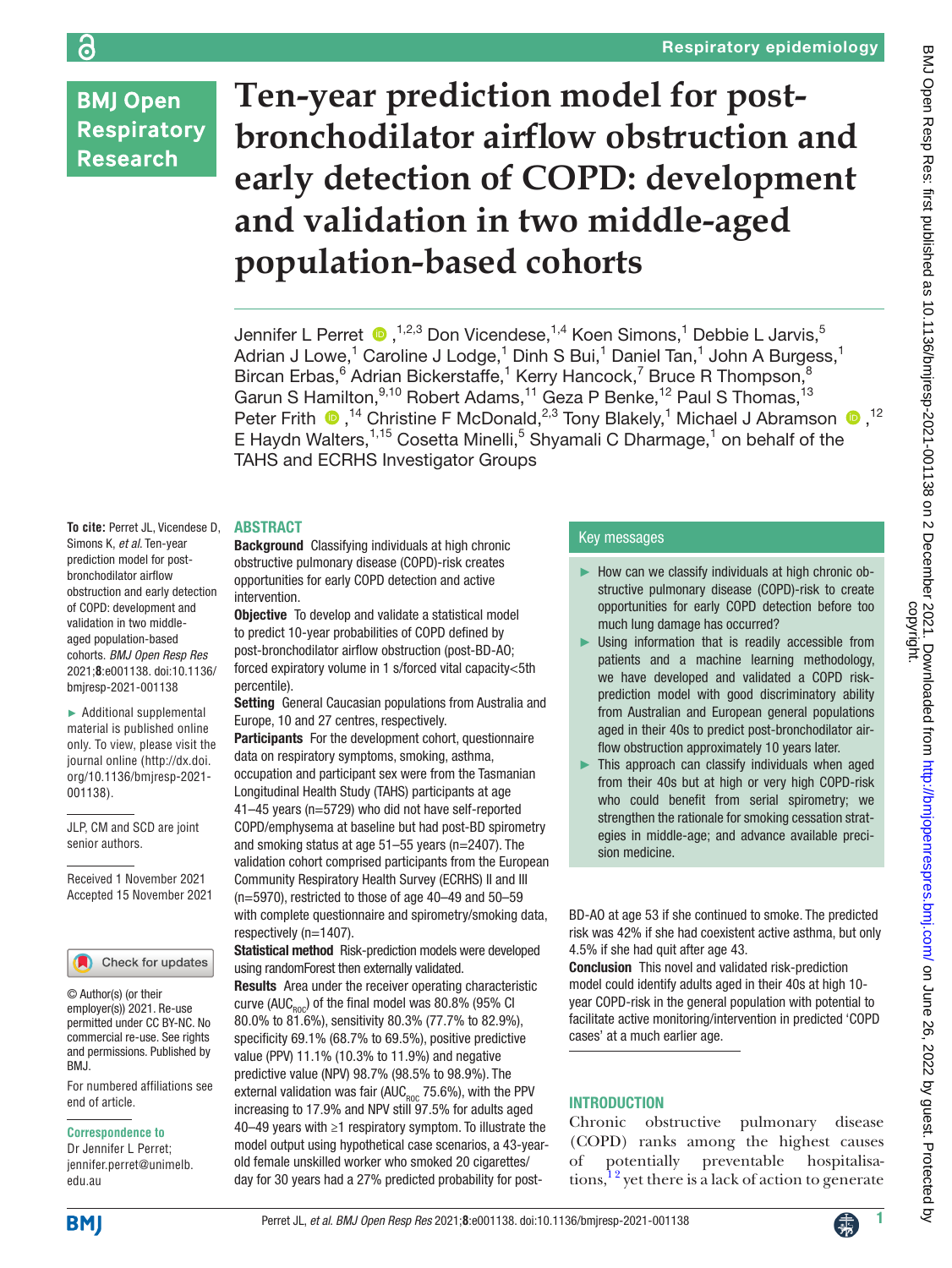high-quality evidence to support the pre-emptive identification and/or management of individuals most at-risk. A risk-prediction approach like what is used to manage modifiable risk factors for cardiovascular disease and type II diabetes,  $3<sup>4</sup>$  could also be useful for COPD which is multifactorial and typically features a gradual progression of airflow obstruction that can be established by middle-age. Evaluating COPD-risk for adults aged in their 40s represents an important time window, as selected screening of high-risk individuals using spirometry could confirm disease well before they usually seek medical attention.<sup>5</sup> Although only one study has studied the costeffectiveness of actively finding COPD cases and found systematic case-finding could be useful if targeting older smokers,<sup>[6](#page-10-3)</sup> theoretically, appropriate and early individualised interventions have potential to favourably influence poorer lung function trajectories,<sup>78</sup> and thereby slow or even prevent COPD onset. In the usual clinical scenario where healthcare professionals see patients prior to testing,<sup>[9](#page-11-1)</sup> a risk-prediction model can have both diagnostic and 'prognostic' features as it would cover current and onward risks and assist in determining both the need for further tests and prognosis.

Previous attempts to develop COPD risk-prediction models have been limited and include: administrative databases, which had inaccurate smoking and COPD information; case–control designs, which are prone to selection bias; and/or stepwise regression statistical models, which are inclined to overfitting.<sup>10 11</sup> To date there has been only one externally validated riskprediction tool that used longitudinal data but this was based on several clinical test results that would generally be unavailable to treating clinicians and their patients at the time of initial assessment.<sup>12</sup> Furthermore, no previous risk-prediction model has incorporated changes in smoking status prior to lung function measurement to contrast continuing smokers with quitters, which would indicate the potential prospective impact of subsequent smoking behaviour.

Using data from two of the largest respiratory cohorts worldwide, the Tasmanian Longitudinal Health Study (TAHS) and European Community Respiratory Health Survey (ECRHS), we aimed to develop and validate such a COPD risk-prediction model for middle-aged adults using a 'real world' scenario in a general population setting.

#### **METHODS**

The Transparent Reporting of a multivariable prediction model for Individual Prognosis or Diagnosis prediction model development and validation checklist, $1<sup>3</sup>$  and 2020 Editors' prediction framework on prediction modelling were followed.<sup>[11](#page-11-5)</sup>

### Study design: development cohort

Our sample included participants from the whole-ofpopulation TAHS cohort, born in 1961, first studied



<span id="page-1-0"></span>Figure 1 Study flow diagram of participation and nonparticipation in the development cohort, Tasmanian Longitudinal Health Study 1968–2016. Percentages for nonparticipation at subsequent follow-ups relate the proportion from the original 1968 survey. \*Numbers may overlap. BD, bronchodilator; COPD, chronic obstructive lung disease.

in 1968 (n=8583) and followed into middle-age [\(figure](#page-1-0) 1).<sup>14 15</sup> At mean age 43 years, baseline questionnaire data from 5729 (67%) respondents were collected [\(online supplemental Methods E1](https://dx.doi.org/10.1136/bmjresp-2021-001138)). Approximately 10 years later, this original cohort was retraced and invited to participate in the 2012–2016 study (n=6128). Of 3609 respondents (58.9%), 2719 underwent prebronchodilator/post-bronchodilator (BD) spirometry (75.3%). Participants were those who had postal survey data *plus* 10-year smoking status/spirometry data (n=2407). Participants who reported doctor-diagnosed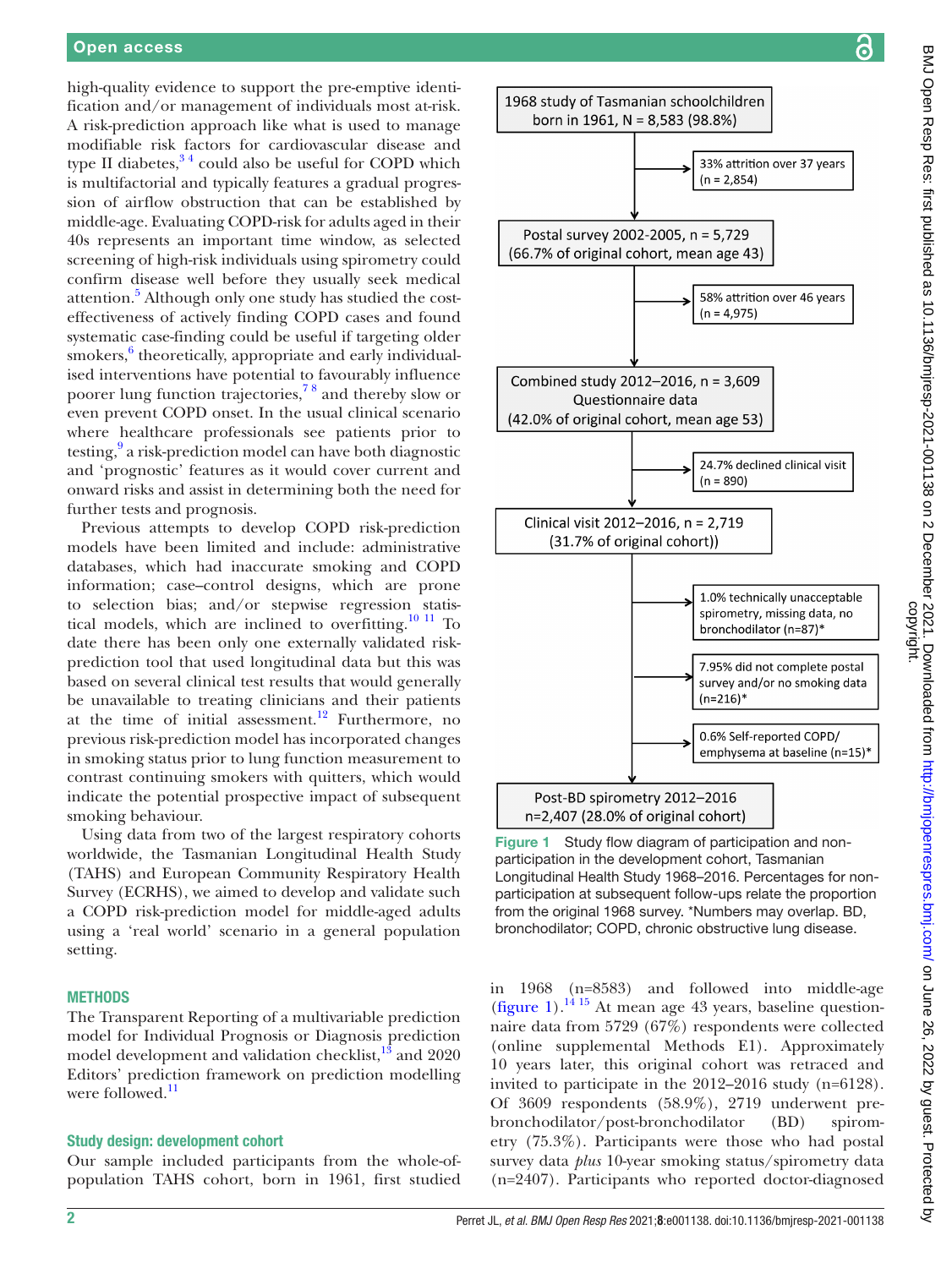COPD and/or emphysema at baseline were excluded  $(n=15)$ .

#### Study design: validation cohort

ECRHS, a collaborative study of 29 centres within 14 mostly European countries, first recruited 17250 20–44-year-old adults in the general community between 1992 and 1994 (ECRHS I),<sup>16</sup> details of which are available at <https://wwwecrhsorg/>. Participants of ECRHS II completed a detailed questionnaire, work history calendar (n=9645) and pre-BD spirometry (1998–2004, n=8033, age range 26–56). ECRHS III (2008–2012) was conducted in 27 centres in which participants underwent a detailed administered questionnaire and pre-BD/ post-BD spirometry (n=5970, age range 38–67). The validation sample consisted of those persons aged in their 40s who participated in ECRHS II and subsequently underwent post-BD spirometry at ECRHS III in their 50s with complete predictor data (n=1407, [online supple](https://dx.doi.org/10.1136/bmjresp-2021-001138)[mental figure E1](https://dx.doi.org/10.1136/bmjresp-2021-001138)).

#### Outcome data collection and definition

Details on lung function data collection using international standards $17$  and reference values $18$  are outlined in [online supplemental Methods E3.](https://dx.doi.org/10.1136/bmjresp-2021-001138) Post-bronchodilator airflow obstruction (post-BD-AO), referred to as spirometry consistent with COPD, was defined by forced expiratory volume in 1 s  $(\mathrm{FEV}_1)/\mathrm{forced}$  vital capacity  $(\mathrm{FVC})$ <5th percentile of normal predicted values following inhaled BD administered via spacer (ie,  $z$ -score $\le$ -1.645 SD).<sup>18</sup> Using this  $FEV_1/FVC$  criterion, mild-to-moderately severe post-BD-AO was defined by post-BD FEV<sub>1</sub> ≥50% predicted, and severe-to-very severe post-BD-AO by <50% predicted.[19](#page-11-10)

### Prediction model development and validation **Predictors**

A pragmatic approach to selecting the predictor variables was adopted through using information which could be reasonably recalled in middle-age, practical to collect in primary care and feasibly harmonised with ECRHS data [\(online supplemental table E1,Method E2\)](https://dx.doi.org/10.1136/bmjresp-2021-001138). The final input variables included: sex; current respiratory symptoms (wheezing, cough, sputum, breathlessness on exertion, chest tightness); smoking (current, duration, intensity, age-of-onset); asthma (asthma-ever, current adult asthma by age-of-onset) and socioeconomic status (occupational class, [online supplemental Methods E1](https://dx.doi.org/10.1136/bmjresp-2021-001138)). Smoking at baseline and 10-year follow-up was expressed by a four-level variable: never-smoker; ex-smoker who quit before baseline; current smoker at baseline who quit before follow-up; or current smoker at follow-up. Baseline spirometry was not included as a predictor in the final model as post-BD spirometry was only collected for a subset of TAHS participants, enriched for asthma and symptoms (n=897).

### Model development

Using R statistical software, we adopted randomForest, $20$ a flexible, non-parametric and semi-automated machine learning method that considered all possible predictors and their interactions ([online supplemental Methods](https://dx.doi.org/10.1136/bmjresp-2021-001138) [E4a,table E2\)](https://dx.doi.org/10.1136/bmjresp-2021-001138). The model was built on four randomly selected subsets of the data (80% of 2407 observations) and tested on a distinct fifth subset (20%, ie, remaining observations), optimally tuned and internally validated using a fivefold cross-validation scheme and this process was replicated 25 times. The final model was chosen based on the maximum area under the receiver operator characteristic curve ( $AUC_{\text{roco}}$ , that is, its ability to discriminate between participants with and without post-BD-AO), followed by maximal sensitivity. Two thresholds were used to define a positive outcome:>50% probability of being a 'COPD case'; and the "optimal" threshold as defined by the Youden index. $21$  Imputation of missing data was performed using a single imputation method integral to randomForest. More detailed statistical methods are reported in [online supplemental Methods E4 \(online](https://dx.doi.org/10.1136/bmjresp-2021-001138) [supplemental sections E4a–g, Figures E2–4](https://dx.doi.org/10.1136/bmjresp-2021-001138)).

# Hypothetical cases, individualised predictions and risk classification

Using the final model, personalised predictions were calculated from different case scenarios and recalibrated using the Platt scaling method.<sup>[22](#page-11-13)</sup> Model calibration was assessed using the Hosmer-Lemeshow (HL) test that is, to assess the model's ability to match the predictions to the observed (or actual) COPD outcomes.

COPD-risk groups were defined based on the following approximations previously used in other clinical tools $34$ : minimal risk if  $\langle 1\%$  predicted probability; low  $1\%$ –5% predicted probability; moderate 5%–10% predicted probability; high 10%–20% predicted probability or very high >20% predicted probability.

### External calibration and discrimination

After model development, ECRHS data were used for external validation as two participant subsets: the main validation was derived from ECRHS participants with an extended age range of 40–49 years at baseline and 50–59 years when undergoing spirometry (n=1407) to broaden the model's transportability, and this was compared with ages similar to the development cohort that is, 40–44 years and 50–54 years, respectively (n=548). The final mean (SD) of model performance metrics was extracted from bootstrapped replications (n=50) and repeated 50 times to summarise uncertainty ([online supplemental](https://dx.doi.org/10.1136/bmjresp-2021-001138) [Methods E4h, table E3](https://dx.doi.org/10.1136/bmjresp-2021-001138)). [23](#page-11-14)

#### Patient and public involvement

Patients, TAHS participants or the public were not involved in the design, or conduct, or reporting, or dissemination plans of our research.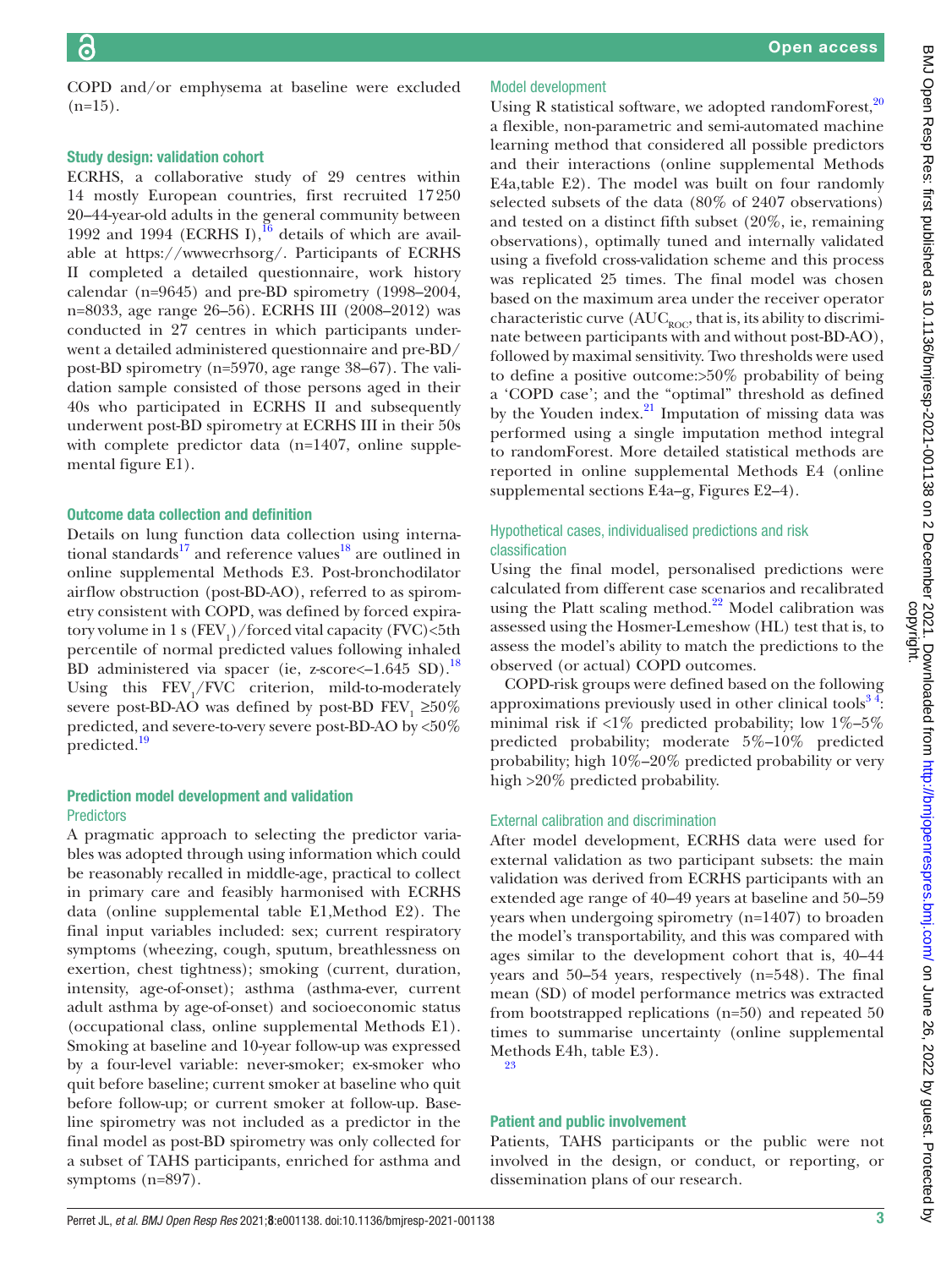### **RESULTS** TAHS and ECRHS participants Descriptive results

Of the 2407 TAHS participants, 4.5% (n=108) fulfilled the lung function criterion for COPD at mean age 53 [\(table](#page-4-0) 1). Of these 108 participants, mild, moderate and moderately severe airflow obstruction was present for 106 (98%, n=91, n=11and n=4, respectively). Post-BD-AO of any severity was present for 11.8% (n=62) of current smokers and 12.9% (n=50) of those who reported wheezing at age 43. A total of 187 (0.52%) clinical datapoints were missing in 3.8% (n=87) participants which included two cases with post-BD-AO ([online supple](https://dx.doi.org/10.1136/bmjresp-2021-001138)[mental table E4](https://dx.doi.org/10.1136/bmjresp-2021-001138)).

Among 1407 ECRHS participants who had complete data, post-BD-AO was present in 6.7% (n=95) and this included 10.1% (n=39) of all current smokers and 18.8% (n=47) of those who reported wheezing at baseline. Compared with TAHS, ECRHS participants were somewhat more likely to have exertional breathlessness, be current and heavier smokers, and not have current asthma [\(online supplemental table E4](https://dx.doi.org/10.1136/bmjresp-2021-001138)).

TAHS and ECRHS participants who had post-BD-AO in their 50s reported more current wheeze, chronic cough, sputum and chest tightness at baseline, that is, they were substantially more symptomatic than those without post-BD-AO [\(table](#page-4-0) 1). There were fewer current smokers in the group with complete compared with some missing data, but otherwise there were no appreciable differences in baseline characteristics [\(online supplemental](https://dx.doi.org/10.1136/bmjresp-2021-001138) [table E5](https://dx.doi.org/10.1136/bmjresp-2021-001138)) or spirometry ([online supplemental table E6\)](https://dx.doi.org/10.1136/bmjresp-2021-001138).

# Internal cross-validation of the final developed model

Discrimination between the risk-predictions and observed outcome was good, with an  $AUC_{ROC}$  of 80.8% (95% CI 80.0% to 81.5%) [\(table](#page-5-0) 2 and [figure](#page-6-0) 2). Using the Youden index, $^{21}$  $^{21}$  $^{21}$  sensitivity was 80.3% (77.7 to 82.9) and specificity 69.1% (68.7 to 69.5). The NPV was ≥98.5% compared with a low PPV (11.1%), but this was 2.5-fold higher than the baseline prevalence of post-BD-AO (4.5%). The HL test provided reasonable evidence of calibration (p>0.13, [table](#page-5-0) 2 and [online supplemental figure E4](https://dx.doi.org/10.1136/bmjresp-2021-001138)). Imputing missing data did not appreciably improve the predictive model performance  $(AUC<sub>ROC</sub> 81.1%).$ 

# External validation of the final developed model

Validation in the extended age group (ie, 1407 observations) performed similarly but with greater precision than that in the restricted age group (n=548 observations) and showed fairly good discriminatory ability, that is,  $AUC_{ROC}$  75.6 and 74.6%, respectively ([table](#page-5-0) 2 and [figure](#page-6-0) 2). The PPV was not appreciably different when restricted to only current smokers aged 40–49 years but was slightly higher for adults with any current respiratory symptom/s (17.9% compared with 13.7%, [table](#page-5-0) 2). This PPV was 2.7-fold higher than the baseline prevalence of post-BD airflow obstruction (6.7%).

# Interactions between predictors

Of 210 potential interactions, the most frequent combination was between occupational class and smoking duration. For smoking beyond 25 years duration, the 10-year predicted probabilities for post-BD-AO were around 25% [\(figure](#page-6-1) 3, highlighted in yellow) which increased to around 40% for the occupational classes of labourers/ cleaners, intermediate production/transport, house persons but not trade workers (highlighted in orange). The example of the single classification tree in [online](https://dx.doi.org/10.1136/bmjresp-2021-001138) [supplemental Methods E4c, figure E2,](https://dx.doi.org/10.1136/bmjresp-2021-001138) shows the 10-level occupational variable could be split multiple times within the same individual tree, with the averaging of predicted probabilities across thousands of classification trees plausibly explained the gradient (or blurring) of colours. The frequency of interactions is illustrated by [online supple](https://dx.doi.org/10.1136/bmjresp-2021-001138)[mental figure E5;](https://dx.doi.org/10.1136/bmjresp-2021-001138) 8 of the 10 most frequent interactions were between the smoking variables and occupation, 2 were between asthma and occupation, and none were between smoking and asthma. The 'multi-way importance plots' showed that occupational class, smoking duration and age-of-asthma and smoking onsets were more significant predictors in the TAHS dataset [\(online](https://dx.doi.org/10.1136/bmjresp-2021-001138) [supplemental figures E6 and E7](https://dx.doi.org/10.1136/bmjresp-2021-001138)).

# Individualised predicted probabilities and predicted occurrence

Due to the large number of potential combinations of predictors, it was not possible to present the full prediction model and predictions for all hypothetical scenarios. Selected examples of 43-year-old adults have been entered into the primary model (ie, complete cases and threshold >0.50) to predict probabilities of having the COPD outcome in their 50s. These scenarios included: an asymptomatic current smoker with varying smoking intensities/pack-years, then a current smoker with symptoms [\(online supplemental table E7\)](https://dx.doi.org/10.1136/bmjresp-2021-001138); an ex-smoker with varying quit dates and respiratory symptoms [\(online](https://dx.doi.org/10.1136/bmjresp-2021-001138) [supplemental table E8\)](https://dx.doi.org/10.1136/bmjresp-2021-001138); a non-smoker with asthma [\(table](#page-7-0) 3); and comparisons between groups of quitters and continued smokers with or without active asthma at baseline [\(table](#page-7-0) 3).

# Predictions for a current smoker

Predicted probabilities for post-BD-AO while aged 50s for a 43-year-old tradesman who currently smoked are presented in [online supplemental table E7](https://dx.doi.org/10.1136/bmjresp-2021-001138), while varying the daily cigarette intensity and age of smoking onset separately. Overall, the results suggest two smoking thresholds: (1) predicted risk-estimates that plateau beyond a smoking intensity of 20 cigarettes/day despite an increasing pack-year smoking history and (2) an acceleration of predicted risk-estimates beyond 20 years duration of smoking. Thus, the COPD-risk for a 43-year-old tradesman who smoked ≥20 cigarettes/day from age 18 was high (ie, predicted occurrence of one in every seven similar individuals), with and without respiratory symptoms typical of obstructive lung diseases. The predicted probability was very high if he started smoking from age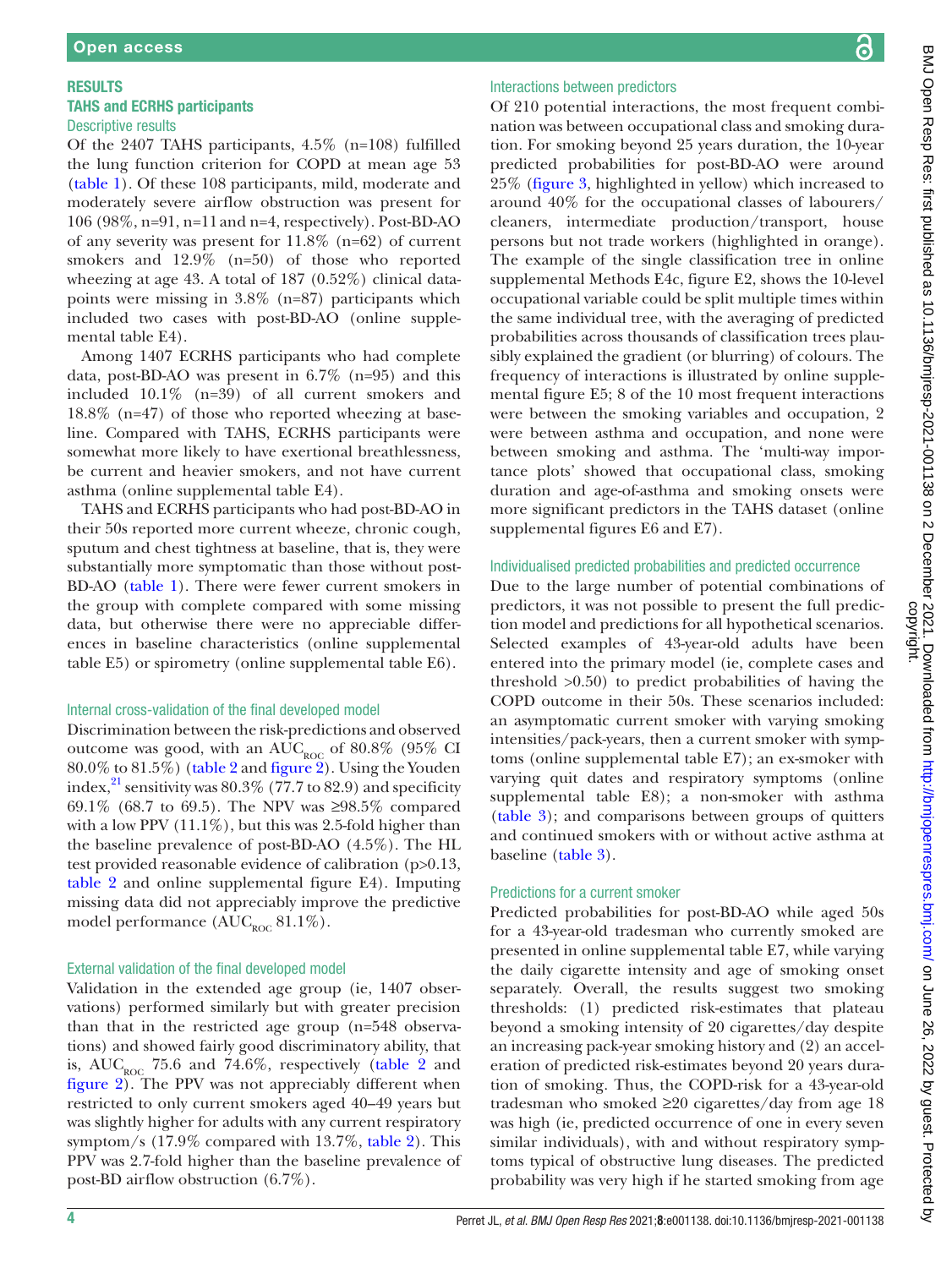<span id="page-4-0"></span>Table 1 Characteristics of participants with and without post-BD airflow obstruction in the development and validation samples

|                                                  | Post-BD airflow obstruction aged 50s (n (%)) <sup>+</sup> |                 |                                    |                |  |
|--------------------------------------------------|-----------------------------------------------------------|-----------------|------------------------------------|----------------|--|
|                                                  | Development cohort (TAHS, N=2407)‡                        |                 | Validation cohort (ECRHS, N=1407)§ |                |  |
| Characteristics in middle-age*                   | No (n=2299)                                               | Yes ( $n=108$ ) | No (n=1317)                        | Yes ( $n=95$ ) |  |
| Sex (% male)                                     | 1086 (49)                                                 | 60 (55)         | 641 (49)                           | 53 (56)        |  |
| Age (mean years (SD))§                           |                                                           |                 |                                    |                |  |
| Questionnaire                                    | 42.6(0.5)                                                 | 42.7(0.6)       | 43.8(2.5)                          | 43.8(2.6)      |  |
| Post-BD spirometry                               | 52.7(0.8)                                                 | 52.4(0.7)       | 55.2(2.5)                          | 55.3(2.5)      |  |
| Post-BD spirometry at age 50s (mean (SD))        |                                                           |                 |                                    |                |  |
| Post-BD FEV, (L)                                 | 3.33(0.7)                                                 | 2.67(0.7)       | 3.10(0.7)                          | 2.47(0.7)      |  |
| Post-BD FVC (L)                                  | 4.16(0.9)                                                 | 4.29(1.0)       | 3.94(0.9)                          | 3.99(1.0)      |  |
| Post-BD FEV <sub>1</sub> /FVC (ratio)            | 0.80(0.05)                                                | 0.63(0.07)      | 0.79(0.05)                         | 0.62(0.05)     |  |
| z-score (SD)                                     | 0.14(0.7)                                                 | $-2.30(0.7)$    | $-0.03(0.8)$                       | $-2.33(0.6)$   |  |
| Symptoms at age 40s (n (%))                      |                                                           |                 |                                    |                |  |
| Current wheezing                                 | 327 (15)                                                  | 52(47)          | 203(15)                            | 47 (49)        |  |
| Chronic cough                                    | 159(7.1)                                                  | 24 (22)         | 88 (7)                             | 21(22)         |  |
| Chronic sputum                                   | 130(5.8)                                                  | 16(15)          | 78 (6)                             | 15(16)         |  |
| <b>Breathlessness</b>                            |                                                           |                 |                                    |                |  |
| MRC-1 (none)                                     | 2026 (91)                                                 | 78 (72)         | 1087 (82)                          | 69 (73)        |  |
| MRC-2                                            | 141(6.3)                                                  | 20(18)          | 179 (14)                           | 19 (20)        |  |
| <b>MRC-3/4</b>                                   | 66 (3.0)                                                  | 11(10)          | 51(4)                              | 7(7)           |  |
| Chest tightness                                  | 343 (15)                                                  | 37 (34)         | 197 (15)                           | 32 (34)        |  |
| Smoking (n (%); mean (SD); median (IQR); ranget) |                                                           |                 |                                    |                |  |
| Never smoker                                     | 1094 (49)                                                 | 22(20)          | 566 (43)                           | 25 (26)        |  |
| Past smoker                                      | 698 (31)                                                  | 24 (22)         | 405 (31)                           | 31(33)         |  |
| Pack-years                                       | 6.4(1.7, 16)                                              | 2.0(0.3, 17)    | 10.0(4, 20)                        | 10.0(5, 20)    |  |
| <b>Current smoker</b>                            | 441 (20)                                                  | 63 (58)         | 346 (26)                           | 39(41)         |  |
| Cigs per day                                     | 14.0(10)                                                  | 19.8(10)        | 14.1(10)                           | 19.7 (11)      |  |
| Duration                                         | 26.0(6)                                                   | 27.4(3)         | 26.1(5)                            | 27.1(4)        |  |
| Age of onset                                     | 16.3(5)                                                   | 15.6(3)         | 17.5(5)                            | 16.6(3)        |  |
| Pack-years                                       | 17.4 (7, 28)                                              | 27.0 (18, 38)   | 21.9 (11, 30)                      | 31.0 (22, 39)  |  |
| Current at age 50s                               | 290 (13)                                                  | 53 (49)         | 234 (18)                           | 36 (38)        |  |
| Quit by age 50s                                  | 221(10)                                                   | 16 (15)         | 147(11)                            | 7(7)           |  |
| Asthma at age 40s (n (%))                        |                                                           |                 |                                    |                |  |
| No asthma or wheezy breathing                    | 1459 (65)                                                 | 34(31)          | 961 (73)                           | 29 (31)        |  |
| Wheezy breathing only                            | 134(6)                                                    | 12(11)          | 166 (13)                           | 22 (23)        |  |
| Self-reported asthma.                            |                                                           |                 |                                    |                |  |
| Remitted                                         | 382 (17)                                                  | 22 (20)         | 80(6)                              | 12 (13)        |  |
| Active, early onset                              | 88 (4)                                                    | 15(14)          | 33(2.5)                            | 12(13)         |  |
| Active, late onset                               | 170 (8)                                                   | 26 (24)         | 77 (6)                             | 20(21)         |  |
| Employment at age 40s (n (%))                    |                                                           |                 |                                    |                |  |
| Legislators, managers                            | 257 (12)                                                  | 12(11)          | 121(9)                             | 10(11)         |  |
| Professionals                                    | 474 (21)                                                  | 11(10)          | 248 (19)                           | 18 (19)        |  |
| Technicians, associates                          | 263 (12)                                                  | 13 (12)         | 198 (15)                           | 14 (15)        |  |
| Trade workers                                    | 277 (12)                                                  | 15(14)          | 106(8)                             | 8(8)           |  |
| Clerks, services                                 | 534 (24)                                                  | 24 (28)         | 240 (18)                           | 19 (20)        |  |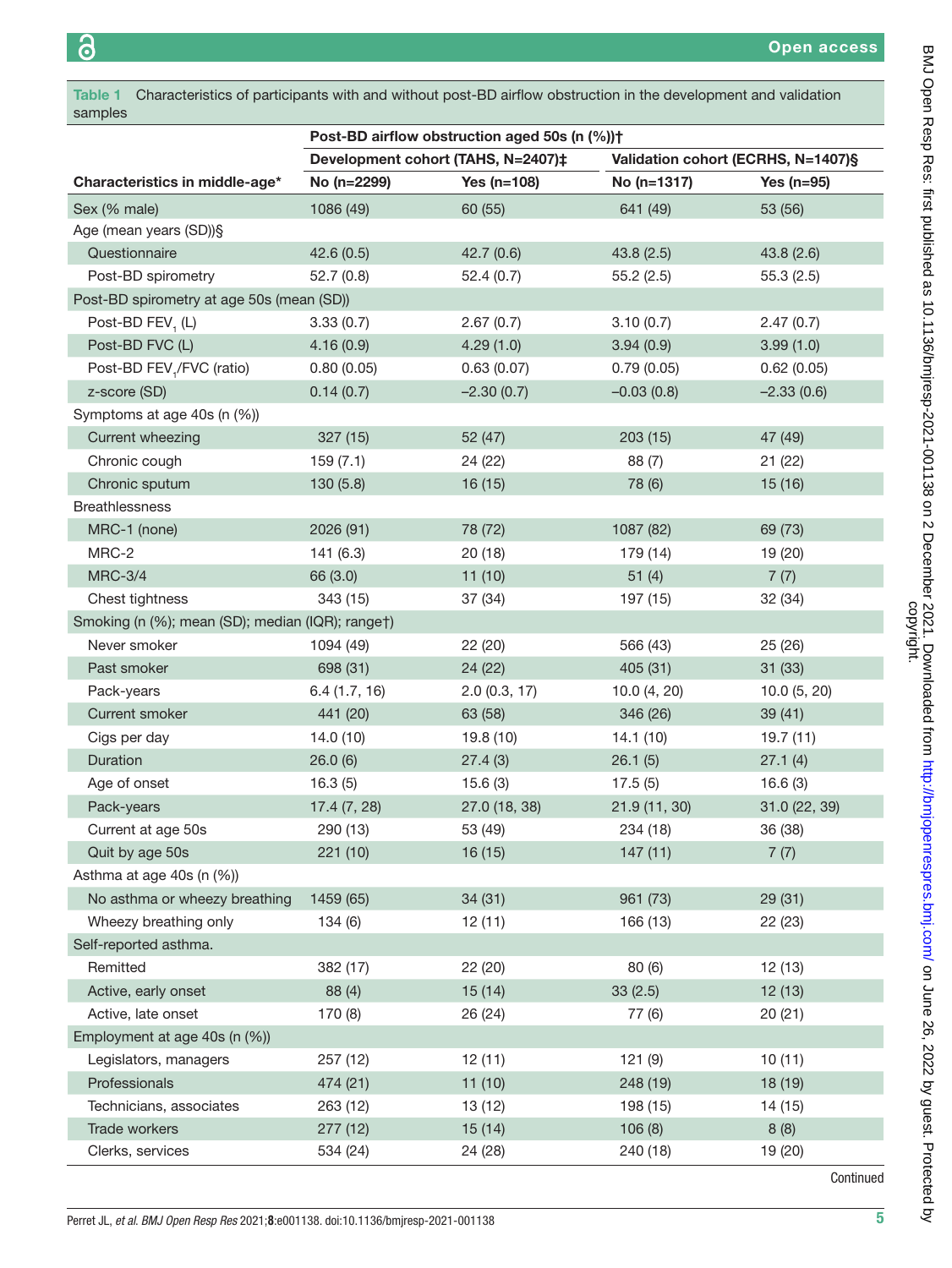|                                | Post-BD airflow obstruction aged 50s (n (%)) <sup>+</sup> |               |                                    |                |
|--------------------------------|-----------------------------------------------------------|---------------|------------------------------------|----------------|
|                                | Development cohort (TAHS, N=2407)‡                        |               | Validation cohort (ECRHS, N=1407)§ |                |
| Characteristics in middle-age* | No (n=2299)                                               | Yes $(n=108)$ | No (n=1317)                        | Yes ( $n=95$ ) |
| Machine operators              | 130 (6)                                                   | 9(8)          | 46(4)                              | 4(4)           |
| Labourers, cleaners, other     | 147 (7)                                                   | 15 (14)       | 62(5)                              | 4(4)           |
| House persons, other           | 139 (6)                                                   | 10(9)         | 74 (6)                             | 5(5)           |
| Employed (unspecified)         | 6(0.3)                                                    | 0             | $208(16)\$                         | 12(13)         |
| Non-work other                 | 6(0.3)                                                    | $\Omega$      | 1(0.1)                             | 1(1)           |

\*Post-BD airflow obstruction defined by post-BD FEV1/FVC<5th percentile (z-score<–1.645).

†Summary data expressed by n (%) unless by mean (SD), for example, smoking intensity/duration/start age or median (IQR), for example, pack-years. Ranges for continuous predictors: smoking intensity 0–60; duration 0–37; age-of-onset 6–41; pack-years 0–108 (ever-smokers). ‡TAHS participant numbers refer to those aged in their 50s who underwent post-BD spirometry.

§ECRHS validation of participants aged 50 to up to 60years (validation numbers for ages 50 up to 55years not shown). Self-reported but unspecified employment was higher in ECRHS, as current job in the work history calendar was used with some missing [\(online supplemental](https://dx.doi.org/10.1136/bmjresp-2021-001138)  [Methods E1,E2\)](https://dx.doi.org/10.1136/bmjresp-2021-001138).

BD, bronchodilator; ECRHS, European Community Respiratory Health Survey; FEV<sub>1</sub>, forced expiratory volume in 1 s; FVC, forced vital capacity; LLN, lower limit of normal; MRC, Medical Research Council breathlessness scale; TAHS, Tasmanian Longitudinal Health Study.

<span id="page-5-0"></span>Table 2 Performance metrics for the internal cross-validation and external validation of the COPD risk-prediction model, with and without imputation in the development TAHS dataset\*

| Model validation (n/                                    | Diagnostic metrics (SE) †   |            |              |              |              | HL 2 p       |       |
|---------------------------------------------------------|-----------------------------|------------|--------------|--------------|--------------|--------------|-------|
| N=COPD/total cases)                                     | $\mathsf{AUC}_\mathsf{ROC}$ | (Cut-off)‡ | <b>Sens</b>  | <b>Spec</b>  | <b>NPV</b>   | <b>PPV</b>   | value |
| Internal validation (TAHS)                              |                             |            |              |              |              |              |       |
| Complete case model<br>$(n/N=106/2320)$                 | 0.808(0.004)                | 0.480      | 0.803(0.013) | 0.691(0.002) | 0.987(0.001) | 0.111(0.004) | 0.13  |
|                                                         |                             | 0.50       | 0.779(0.017) | 0.713(0.004) | 0.985(0.001) | 0.115(0.002) |       |
| Imputed data model (n/<br>N=108/2407)                   | 0.811(0.004)                | 0.450      | 0.816(0.013) | 0.671(0.003) | 0.987(0.001) | 0.105(0.002) | 0.30  |
|                                                         |                             | 0.50       | 0.764(0.012) | 0.724(0.003) | 0.985(0.001) | 0.115(0.002) |       |
| External validations (ECRHS) using complete case model§ |                             |            |              |              |              |              |       |
| Equivalent age group<br>$(n/N=39/548)$                  | 0.746(0.006)                | 0.483      | 0.745(0.010) | 0.668(0.003) | 0.972(0.001) | 0.148(0.005) | 0.95  |
|                                                         |                             | 0.50       | 0.666(0.011) | 0.686(0.003) | 0.964(0.001) | 0.141(0.005) |       |
| Extended age group (n/<br>$N = 95/1407$                 | 0.756(0.001)                | 0.483      | 0.769(0.003) | 0.659(0.001) | 0.975(0.001) | 0.140(0.001) | 0.69  |
|                                                         |                             | 0.50       | 0.737(0.003) | 0.677(0.001) | 0.975(0.001) | 0.142(0.001) |       |
| Current smokers only<br>$(n/N=36/268)$                  | $0.639**$ (0.010)           | 0.50       | 0.835(0.011) | 0.173(0.003) | 0.870(0.008) | 0.137(0.003) |       |
| Current asthma only (n/<br>$N = 32/142$                 | $0.458**$ (0.006)           | 0.50       | 0.969(0.005) | 0.018(0.002) | 0.662(0.055) | 0.223(0.005) |       |
| Any current respiratory<br>symptom $(n/N=72/631)$       | $0.719**$ (0.004)           | 0.50       | 0.905(0.005) | 0.469(0.003) | 0.975(0.001) | 0.179(0.004) |       |

\*In TAHS, complete case numbers (n/N=106/2320) and imputed data (n/N=108/2407 participants).

†SE=SD deviations from the mean (equivalent to SE).

‡Based on >50% predicted probably for a positive case or optimised cut-off as per the Youden index.

§Data from ECRHS II (age 40–44) and ECRHS III (age 50–55) (n/n=39/548 participants).

¶Data from ECRHS II (age 40–49) and ECRHS III (age 50–59) (n/n=95/1407 participants).

\*\*AUC<sub>ROC</sub> values based only on a subset of data are poor indicators of model performance (as not based on the entire dataset). AUC<sub>ROC</sub>, area under the receiver operator characteristic curve; COPD, chronic obstructive lung disease; ECRHS, European Community Respiratory Health Survey; HL, Hosmer-Lemeshow; n, number of COPD cases; N, total number; NPV, negative predictive values; PPV, positive predictive value; sens, sensitivity; spec, specificity; TAHS, Tasmanian Longitudinal Health Study.

ζą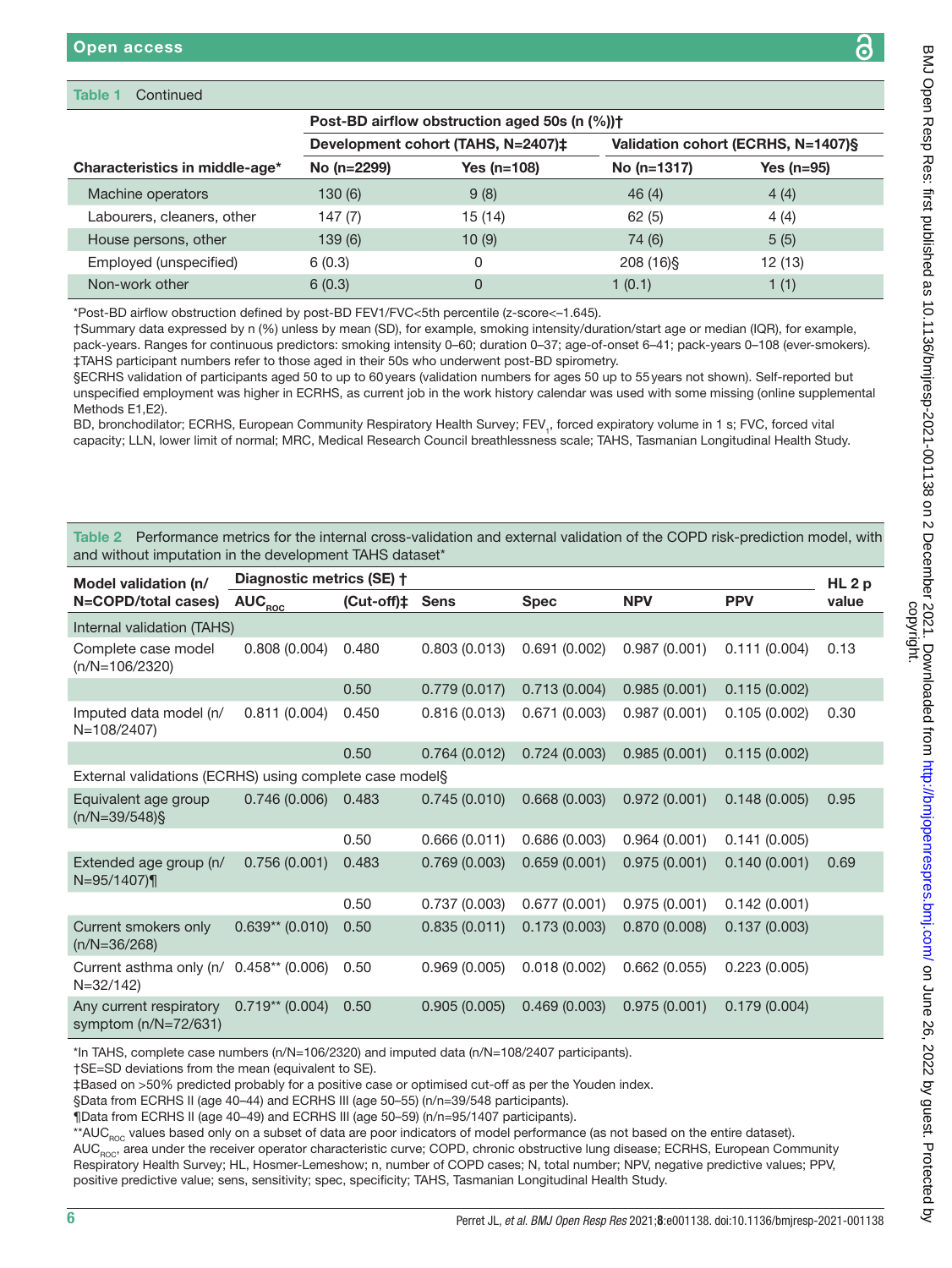

<span id="page-6-0"></span>Figure 2 (A–C) Area under the receiver operator characteristic curve (AUC<sub>ROC</sub>). Internal validation of the main chronic obstructive lung disease risk-prediction model using complete cases in Tasmanian Longitudinal Health Study (A). External validation using the corresponding (40–44 and 50–54 years) and extended age groups (40–49 and 50–59 years) in European Community Respiratory Health Survey (B and C, respectively). The Youden index that defines the optimal cut-off as specified in [table 2](#page-5-0) is indicated by the small black dot on the corresponding curves.

13 (1 in 3.7 persons). A twofold variation in the predicted probabilities for post-BD-AO when aged 50s was observed across the spectrum of occupations ([online supplemental](https://dx.doi.org/10.1136/bmjresp-2021-001138) [table E9](https://dx.doi.org/10.1136/bmjresp-2021-001138)).

#### Predictions for an ex-smoker

Predicted probabilities for post-BD-AO while aged 50s for a 43-year-old tradesman who had quit smoking are



<span id="page-6-1"></span>Figure 3 Interaction plot between the effects of increasing smoking duration (0–37 years) and occupation class on post-bronchodilator airflow obstruction at age 53 years. Recalibrated predicted probabilities range between <0.1 (blue) and 0.5 (red). Occupation class categories labelled from right to left: advanced clerical services (ACS), elementary clerical services (ECS), house persons (HP), intermediate production/transport (IPT), intermediate clerical services (ICS), labourer/cleaner/related workers (LC), legislator/manager (LM), professional (Pro), technicians/associate professional (Tech) and trade/related workers (TW).

presented in [online supplemental table E8,](https://dx.doi.org/10.1136/bmjresp-2021-001138) with varying years since quit dates (and therefore varied quit age and pack-years). These risk-estimates showed that the subgroup who quit even as recently as 12 months prior to baseline had substantially lower COPD-risk when compared with current smokers in [table](#page-7-0) 3. Thus, the predicted COPD-risk for a 43-year-old ex-smoker of 25 pack-years who quit 5years earlier, was only low-tomoderate, even in the presence of isolated respiratory symptoms typical of obstructive lung diseases. A similar 2.2-fold variation across occupational classes was also seen, however, all risk-predictions were in the low range  $(1.12\% - 2.50\%)$  [\(online supplemental table E10](https://dx.doi.org/10.1136/bmjresp-2021-001138)).

#### Predictions for a non-smoker who has active asthma

Predicted probabilities for a 43-year-old female unskilled worker (eg, cleaner) showed that having active (current) asthma in the absence of smoking inferred moderate COPD-risk at age 50s with little variation by age-of-asthma onset (predicted probability 6%–9%, [table](#page-7-0) 3) . The riskestimate was low for remitted asthma, although the predicted occurrence was not negligible at around 1 in 38 similar persons.

### Difference in COPD-risk between groups of quitters and continuing smokers

Four hypothetical examples of asymptomatic 43-year-old unskilled current heavy smokers who were partitioned into subgroups of quitters and continuing smokers over the next 10 years, with or without concurrent asthma at baseline. For current smokers *without* active asthma, the risk-difference in predicted probabilities between those who quit or continued smoking over the next 10 years was 22.5% (4.51% compared with 27.0%, respectively, [table](#page-7-0) 3), which is equivalent to a one in 4.4–fold difference in COPD-risk. For similar smokers *with* active asthma, the risk-difference was 25.6% (16.4% compared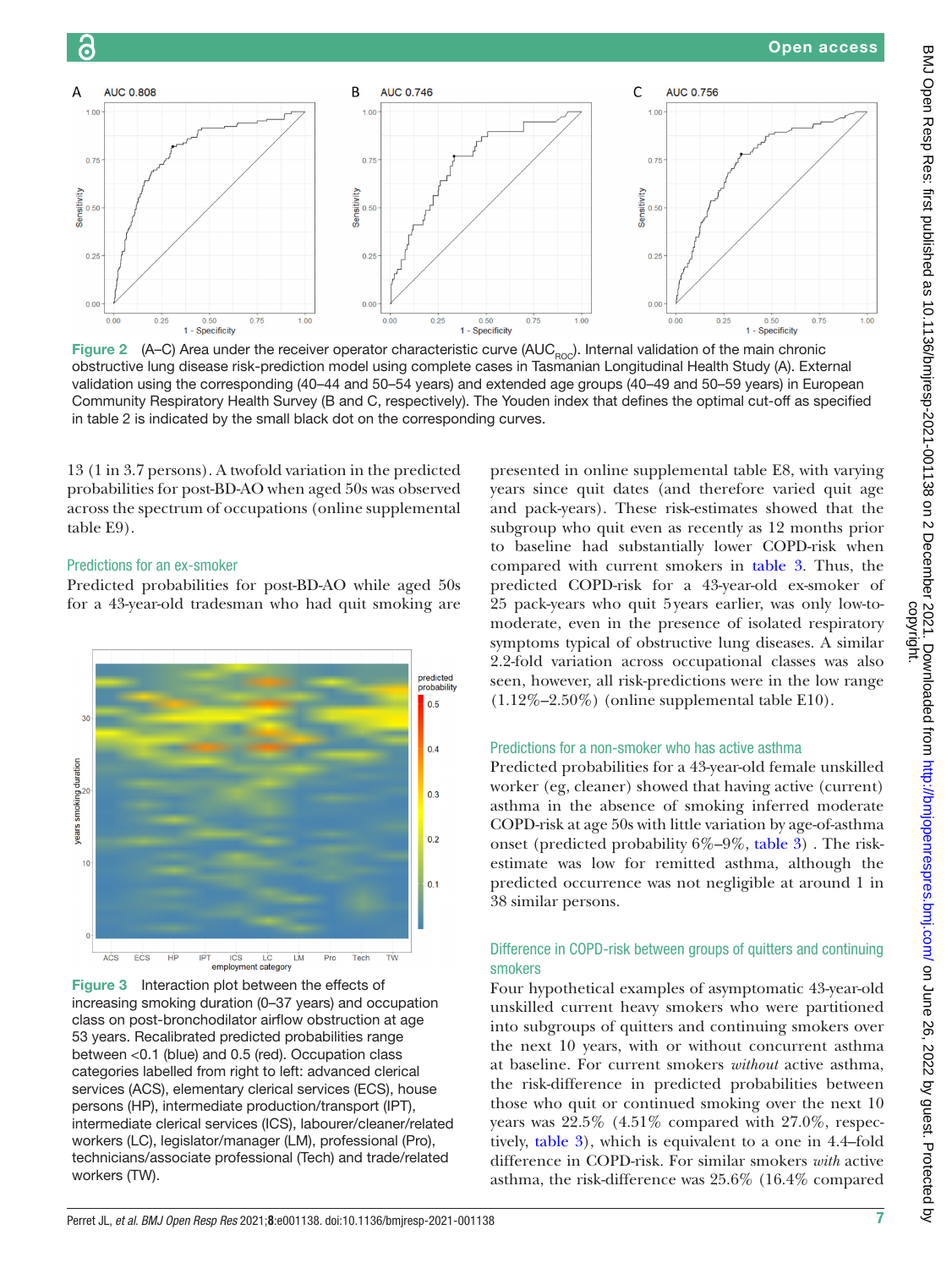<span id="page-7-0"></span>Table 3 Hypothetical examples of individualised predictions by baseline smoking and asthma status in a high-risk occupation: risk difference with and without quitting by age 50s

| Predictions by recalled asthma and smoking status for an at-risk<br>occupational group*† | <b>Predicted</b><br>probability $(\%)$ | <b>Predicted occurrence</b><br>(1/n persons) | <b>Risk category</b><br>(age in $40s$ ) $\ddagger$ |
|------------------------------------------------------------------------------------------|----------------------------------------|----------------------------------------------|----------------------------------------------------|
| Smoking status - no asthma or respiratory symptoms                                       |                                        |                                              |                                                    |
| Non-smoker                                                                               | 0.6                                    | 166                                          | Minimal                                            |
| Past smoker                                                                              | 2.5                                    | 40                                           | Low                                                |
| Current smoker at mean age 43                                                            |                                        |                                              |                                                    |
| Quit smoking by mean age 53                                                              | 4.5                                    | 22                                           | Low                                                |
| Continued smoking at 53§                                                                 | 27.0                                   | 3.7                                          | Very high                                          |
| Smoking status—adult-onset asthma with wheeze in the last 12 months                      |                                        |                                              |                                                    |
| Non-smoker                                                                               | 6.4                                    | 16                                           | Moderate                                           |
| Past smoker                                                                              | 10.8                                   | 9.3                                          | High                                               |
| Current smoker at mean age 43                                                            |                                        |                                              |                                                    |
| Quit smoking by mean age 53                                                              | 16.4                                   | 6.1                                          | High                                               |
| Continued smoking at 53¶                                                                 | 42.0                                   | 2.4                                          | Very high                                          |

\*Based on a 30 pack-year smoking history starting at age 13 and asthma onset at age 23years.

†Based on a female worker from an at-risk occupation (eg, labourers and related workers such as cleaners, factory workers, farm and/ or kitchen hands).

‡Risk categories: minimal risk if predicted occurrence of 1 in >100 similar persons; low risk if 1 in 20–100 persons; moderate risk if 1 in 10–20 persons; high risk if 1 in 5–10 persons and very high risk if 1 in 1.5–5 persons.

§Same clinical scenario has been presented in [online supplemental table E7](https://dx.doi.org/10.1136/bmjresp-2021-001138) (30 pack-years of smoking).

¶Same clinical scenario as in [online supplemental table E9](https://dx.doi.org/10.1136/bmjresp-2021-001138) except the predicted probability was for a male worker (42.5%, labelled with ‡).

with 42.0%, respectively or one in 3.9-fold difference in COPD-risk).

#### **DISCUSSION**

Using information from questionnaires that is readily accessible from patients and clinicians in a typical clinical scenario, we developed and validated a COPD riskprediction model from general Australian and European populations aged in their 40s, to calculate 10-year COPD-risks as determined by post-BD airflow obstruction in their 50s. The variables of the final model comprised nine stem questions on known risk factors and resembled those of a basic respiratory assessment that covered participant sex, respiratory symptoms, smoking, asthma and occupation. As indicated by [figure](#page-6-1) 3, [online supple](https://dx.doi.org/10.1136/bmjresp-2021-001138)[mental figure E5–7,](https://dx.doi.org/10.1136/bmjresp-2021-001138) our machine learning methods were able to account for the likely interactions between these predictors, especially with regards to smoking and at-risk occupations. Our risk-predictions could potentially inform on further testing of high-risk adults aged in their 40s using spirometry to uncover 'COPD cases' which could create opportunities for earlier detection and active intervention. However, the predictions do not relate to actual cases of clinical COPD but to spirometrically defined COPD, with and without symptoms or risk factors.

The baseline prevalence of post-BD airflow obstruction for adults aged in their 40s is low, yet our model had good discriminatory ability. The PPV in the validation subset of symptomatic adults aged 40–49 indicated that

the predictions were multiple times the baseline prevalence of post-BD airflow obstruction, and was higher than the recent *Lancet* article that presented machine learning-based predictions of non-fatal adverse effects following an acute coronary syndrome (in th[eonline](https://dx.doi.org/10.1136/bmjresp-2021-001138) [supplemental file](https://dx.doi.org/10.1136/bmjresp-2021-001138)). $^{24}$  However, it is acknowledged that for symptomatic adults who are identified by our riskprediction model to be at high or very high COPD-risk, approximately 5.6 spirometry tests would be performed to uncover one case of spirometrically defined COPD, with the remainder being false positive results. Using individual case scenarios as examples, our prediction model confirmed high COPD-risk smoking profiles, but also has added to the knowledge base of causal inference by challenging the assumption of dose–response associations with smoking through illustrating two threshold effects: insignificant increases in predicted probability beyond smoking >20 cigarettes/day and an escalating risk for smoking durations longer than 20 years. It also highlighted a moderate COPD-risk for active asthma in non-smokers and discovered the modest predictive ability of respiratory symptoms which in retrospect is not unexpected given active asthma and chronic bronchitis can commonly occur in the absence of airflow obstruction. The modelling also found a 2.2-fold occupational risk and these risk-predictions were surprisingly highest for unskilled workers of lower socioeconomic status rather than for trade workers, and this possibly relates to the healthy worker effect. The 10-year risk-predictions for current smokers in their 40s were substantially lower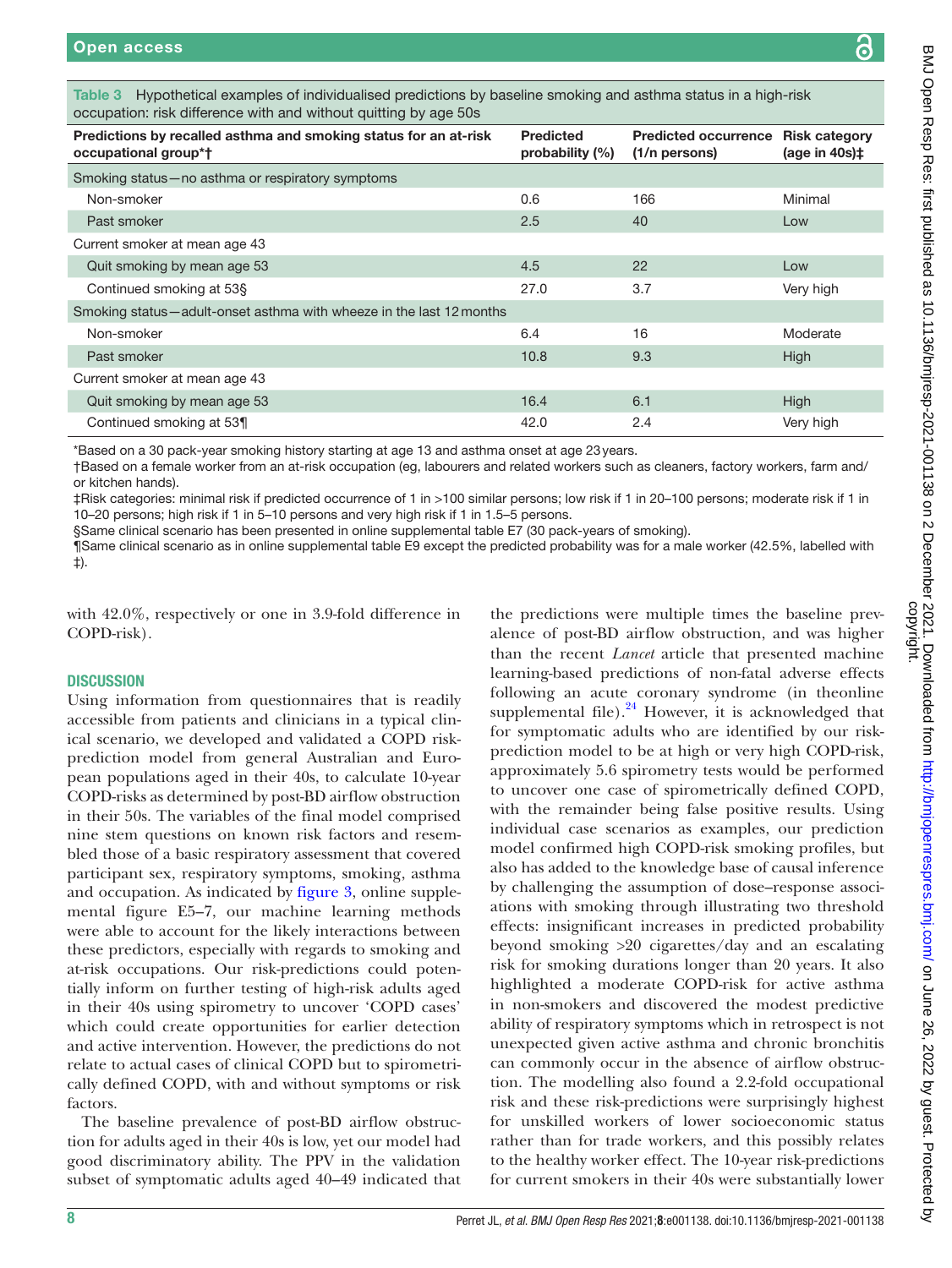for subsequent quitters than for continuing smokers thus supporting more intensive tobacco cessation counselling and support for this age group.

Active case-finding to identify individuals with moderate-to-severe COPD is advocated by expert bodies $^{25\,26}$  to identify adults with early COPD and reduce morbidity, mortality and economic costs through early intervention, although conclusive evidence to support this initiative is lacking. Spirometry testing has generally been underused as a diagnostic test for COPD, $27 28$ despite recommendations for testing to be considered in symptomatic adults with and without known risk factors.[29 30](#page-11-18) While active case-finding in smokers is feasible and likely to be cost-effective,  $6 \frac{31}{10}$  there has been a lack of action among primary care physicians to pre-emptively manage individuals who have relatively few symptoms.<sup>32</sup> This is typified by the inclusion of early spirometry within the section, 'screening tests of unproven benefit' of the Australian primary care guidelines.<sup>29</sup> This recommendation was largely informed by a lack of direct evidence to determine the benefits and harms of screening in *asymptomatic* adults even when at high risk, $33 \frac{34}{1}$  while comparable screening programmes for coronary heart disease and diabetes $3<sup>4</sup>$  were based on only limited data before being recommended as part of routine practice.<sup>35</sup> <sup>36</sup> Historically, COPD may not be given equal priority by primary care physicians as the disease has traditionally been regarded to be self-inflicted with stigmatisation of affected people, $37$  and its multifactorial nature beyond smoking has only recently been appreciated. The health system seems to place the responsibility for COPD prevention primarily with public health initiatives, and thus, establishing the cost-effectiveness of pre-emptive identification and providing integrated research support for practice change would be needed to improve the uptake of spirometry use in primary care.

Our risk-prediction model includes known risk factors as predictors of lung function consistent with COPD, that is, smoking, active asthma<sup>[38](#page-11-23)</sup> and potential hazardous exposures from unskilled jobs, for which preventive management strategies are the cornerstone of best clinical practice. External validation in a similar populationbased cohort suggests robustness in our predicted probabilities for individual case scenarios. While we acknowledge that our model alone cannot identify all individuals on an accelerated course to severe airways obstruction, this approach could help identify adults aged in their 40s who are at higher risk and may benefit from serial spirometry to detect rapidly progressive COPD as a 'targeted intervention'. Although the use of a supervised learning model requires careful interpretation of the findings, our individualised risk-predictions might be useful in refining guideline recommendations that consider spirometry testing in adults at least 40 years of age<sup>29</sup> who are heavy smokers,<sup>[29](#page-11-18) 39</sup> symptomatic<sup>29 40</sup> and/ or have recurrent chest infections.<sup>39</sup> Similarly, our novel approach to partition current smokers aged in their 40s into either quitters or persistent smokers over the next

10 years could motivate middle-aged smokers to change their behaviours. $41$  While we did not account for the reasons underlying quitting and acknowledge that these are distinct participant subgroups, a causal interpretation is biologically plausible given smoking cessation can improve lung function trajectories,<sup>[7](#page-11-0)</sup> and asthma control.<sup>[8](#page-11-26)</sup>

### Strengths and limitations

By design, our risk-predictions were based on information that was easily collected and relevant to an age when early COPD begins to manifest clinically and when there is some potential for reversal or at least stabilisation. Our use of randomForest methodology was advantageous over regression methods for prediction as it could inherently accommodate non-linearity, multi-collinearity and multiple interactions ([figure](#page-6-1) 3, [online supplemental](https://dx.doi.org/10.1136/bmjresp-2021-001138) [figure E4\)](https://dx.doi.org/10.1136/bmjresp-2021-001138). External validation using general populationbased data from Europe extends the generalisability to different geographical regions and to a broader age group of 50–59years old, although validation in non-Caucasian populations is still needed.

Although much larger participant numbers such as those available in administrative health databases could have improved the predictive accuracy, our study design was superior because we used objective and individualised spirometry measurements (rather than ICD-9 codes) and a detailed smoking history. Post-BD spirometry is more relevant to clinically important COPD outcomes than pre-BD measurements, $42$  especially for countries with moderate-to-high asthma prevalence such as Australia. Although we did not have post-BD spirometry for the majority of participants in their 40s, we argue that this represents a usual clinical scenario when an individual is assessed for the first time.

Our selection of predictor variables could have limited our model performance as we did not have reliable data on family history of COPD/emphysema, respiratory infections and other air pollutants. Finally, this study was not designed to address causal inference and rate of lung function decline, so caution is advised when interpreting the effect size of quitting smoking on change in COPDrisk and progression to clinical COPD, respectively.

# **CONCLUSION**

This pragmatic and validated COPD risk-prediction model could predict high or very high risk of post-BD airflow obstruction in 10years' time in Caucasian adults aged 40–49 years. These risk-predictions are especially relevant to COPD in the presence of respiratory symptoms, and to the asthma-COPD overlap (in the presence of current asthma). We have quantified substantial differences in COPD-risk between middle-aged quitters and continuing smokers, which provide rationale to intensify tobacco cessation strategies for smokers less than 50 years of age, especially unskilled workers with a history of asthma. This work has potential to facilitate the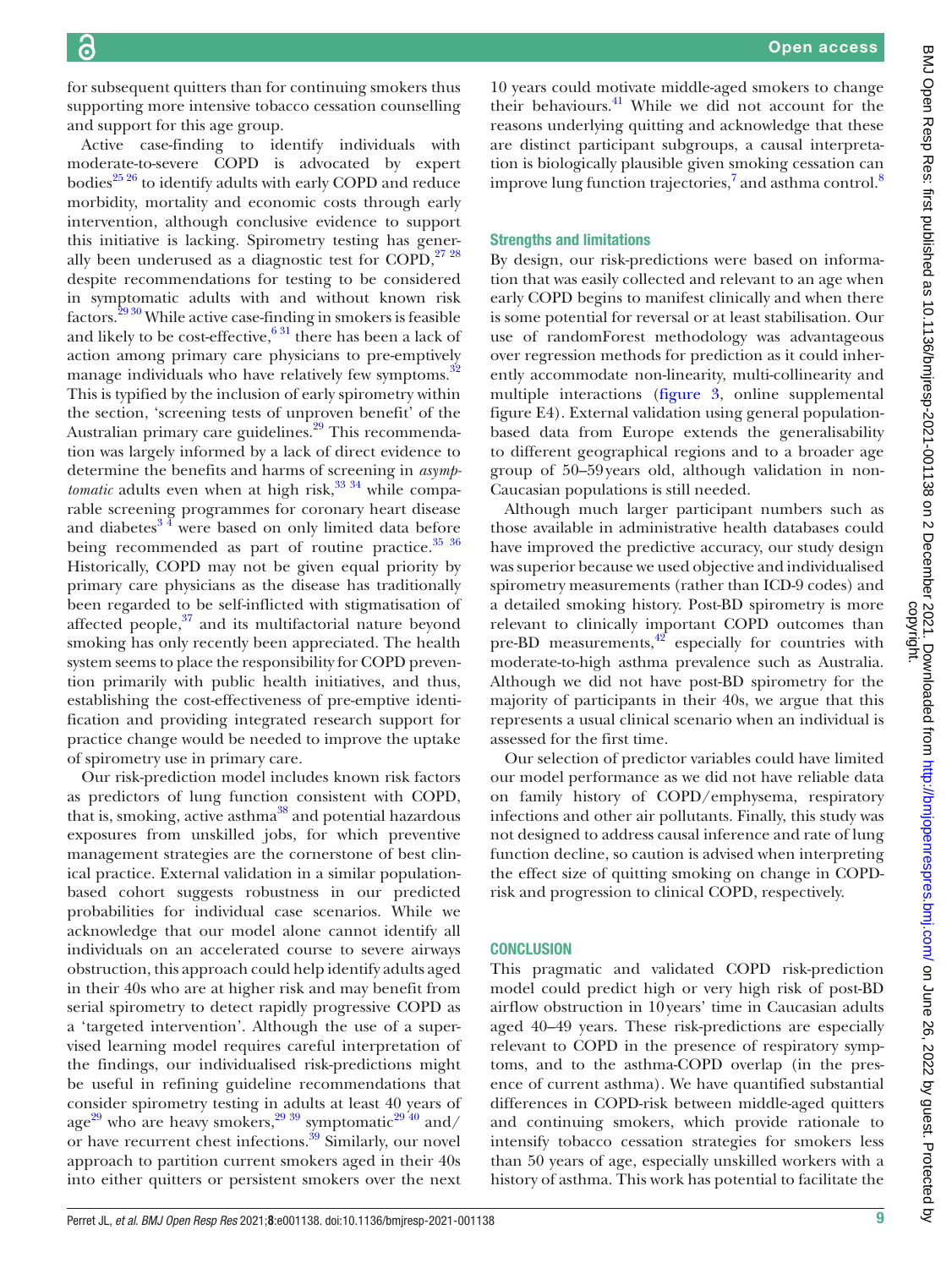pre-emptive detection of COPD at a much earlier age in primary care settings.

#### Author affiliations

<sup>1</sup> Centre for Epidemiology and Biostatistics, Melbourne School of Population and Global Health, The University of Melbourne, Melbourne, VIC, Australia <sup>2</sup>Department of Respiratory and Sleep Medicine, The Austin Hospital, Melbourne, VIC, Australia

3 Institute for Breathing and Sleep (IBAS), Melbourne, VIC, Australia 4 The Department of Mathematics and Statistics, La Trobe University, Bundoora, VIC, Australia

<sup>5</sup>National Heart and Lung Institute (NHLI), Imperial College London, London, UK

<sup>6</sup>School of Psychology and Public Health, La Trobe University, Melbourne, VIC, Australia

7 Chandlers Hill Surgery, Adelaide, SA, Australia

<sup>8</sup> Faculty of Health, Arts and Design, Swinburne University of Technology, Hawthorn, VIC, Australia

9 Department of Lung, Sleep, Allergy and Immunology, Monash Health, Melbourne, VIC, Australia

<sup>10</sup>School of Clinical Sciences, Monash University, Melbourne, VIC, Australia <sup>11</sup>Adelaide Institute for Sleep Health (AISH), Flinders University, Adelaide, SA, Australia

<sup>12</sup>School of Public Health & Preventive Medicine, Monash University, Melbourne, VIC, Australia

<sup>13</sup>Faculty of Medicine, University of New South Wales, Sydney, NSW, Australia <sup>14</sup>College of Medicine and Public Health, Flinders University, Adelaide, SA, Australia

<sup>15</sup>School of Medicine, University of Tasmania, Hobart, TAS, Australia

Acknowledgements We acknowledge the TAHS study participants and previous investigators, Dr Heather Gibson, Dr Bryan Gandevia, Dr Harold Silverstone and Dr Norelle Lickiss. We thank Professors Mark Jenkins and John Hopper (Centre for Epidemiology & Biostatistics, VIC), Dr James Markos (Launceston Hospital, TAS), Dr Richard Wood-Baker (Royal Hobart Hospital, TAS) and Dr Iain Feather (Gold Coast Hospital, Queensland) who are investigators of TAHS but not coauthors of this manuscript, for their assistance with obtaining funds and data collection. We also thank A/Professor David Johns, Dr Melanie Matheson, Professor Graham Giles, Professor Lyle Gurrin, Professor Alan James, Professor Nicholas Zwar, Professor Peter Sly and Professor Nicholas de Klerk for their input into the study design and methodology, but who are not coauthors of this manuscript. Furthermore, we recognise all the study site coordinators and respiratory scientists who collected data in the lung function laboratories of Tasmania, Victoria, Queensland and New South Wales; the research interviewers and data entry operators; and the organisational roles of Ms Cathryn Wharton and Dr Desiree Mészáros. We thank the late Stephen Morrison (University of Queensland) for his assistance with obtaining funds and collecting data and recognise the Archives Office of Tasmania for providing data from the 1968 and 1974 TAHS questionnaires and copies of the school medical records.We also formally acknowledge the Investigators of the European Community Respiratory Health Survey (ECRHS) for their role in obtaining research funding and collection of data, as well as the support of the study coordination by the European Commission (018996), Medical Research Council, and separate grant funding for the local studies as outlined below. (A) Scientific teams of ECRHS: ECRHS II Coordinating Centre (London): P Burney, S Chinn, C Luczynska†, DJ, J Knox. Project Management Group: P Burney (Project leader-UK) S Chinn (UK), C Luczynska† (UK), D Jarvis (UK), P Vermeire† (Antwerp), J Bousquet (Montpellier), JH (Erfurt), M Wjst (Munich) RdM† (Verona), JMA (Barcelona), J Sunyer (Barcelona) CJ (Uppsala), U Ackermann-Liebrich (Basel), N Kuenzli (University of Basel and University of Southern California, Los Angeles, USA); F Neukirch (Paris), ECRHS II Participating Centres: Australia: Melbourne (M Abramson, E H Walters, J Raven), Belgium: Antwerp South, Antwerp Central (P Vermeire, JW, M van Sprundel, V Nelen) Estonia: Tartu (R Jõgi, A Soon), France: Bordeaux (A Taytard, CR),) Grenoble (IP, J Ferran-Quentin), Paris (F Neukirch, BL, R Liard, M Zureik) Montpellier (J Bousquet, P J Bousquet), Germany: Erfurt (JH, M Wjst, C Frye, I Meyer) Hamburg (H Magnussen, D Nowak), Iceland: Reykjavik (TG, E Bjornsson, D Gislason, K B Jörundsdóttir) Italy: Pavia (A Marinoni, S Villani, M Ponzio, F Frigerio, M Comelli, M Grassi, I Cerveri, AC) Turin: (RB, M Bugiani, P Piccioni, E Caria, A Carosso, E Migliore, G Castiglioni) Verona: RdM†, G Verlato, E Zanolin, SA, A Poli, V Lo Cascio, M Ferrari, I Cazzoletti) Netherlands: Groningen (M Kerkhof) Norway: Bergen (A Gulsvik, E Omenaas, CS, B Laerum) Spain: Albacete (JM-MR, E Almar, M Arévalo, C Boix, G González, J M Ignacio García, J Solera, JDamián) Barcelona (JMA, J Sunyer, M Kogevinas, JPZ, X Basagaña, A Jaen, F Burgos, C Acosta) Galdakao: (N Muñozguren, J Ramos, IU, U Aguirre) Huelva: (J Maldonado, AP-V, J L

Umeå (E Norrman, M Soderberg, K A Franklin, B Lundback, BF, L Nystrom) Switzerland: Basel (N Küenzli, B Dibbert, M Hazenkamp, M Brutsche, U Ackermann-Liebrich) UK: Caerphilly (M Burr†, J Layzell) Ipswich (DJ, R Hall, D Seaton) Norwich (DJ, B Harrison), ECRHS III Coordinating Centre (London): D Jarvis, P Burney, M Tumilty, J Potts. Project Management Group: D Jarvis (UK), P Burney (UK), JH (Erfurt), RdM† (Verona), JMA (Barcelona) CJ (Uppsala), K Toren (Goteburg), T Gislasson (Iceland) T Rochat (Basel), B Leyneart (Paris) C Svanes (Bergen) JW (Antwerp) JPZ (Barcelona). ECRHS III Participating Centres: Australia: Melbourne (M Abramson, G Benke, S Dharmage, B Thompson, S Kaushik, M Matheson). Belgium: South Antwerp & Antwerp City (JW, H Bentouhami, V Nelen) Estonia: Tartu (R J õ gi, H Orru) France: Bordeaux (CR, P O Girodet) Grenoble (IP, V Siroux, J Ferran, J L Cracowski) Montpellier (PD, A Bourdin, I Vachier) Paris (BL, D Soussan, D Courbon, C Neukirch, L Alavoine, X Duval, I Poirier) Germany: Erfurt (JH, E Becker, G Woelke, O Manuwald) Hamburg (H Magnussen, D Nowak, A-MK), Iceland: Reykjavik (TG, B Benediktsdottir, D Gislason, E S Arnardottir, M Clausen, G Gudmundsson, L Gudmundsdottir, H Palsdottir, K Olafsdottir, S Sigmundsdottir, K Bara-Jörundsdottir), Italy: Pavia (I Cerveri, AC, A Grosso, F Albicini, E Gini, E M Di Vincenzo, V Ronzoni, S Villani, F Campanella, M Gnesi, F Manzoni, L Rossi, O Ferraro) Turin: (M Bugiani, RB, P Piccioni, R Tassinari, V Bellisario, G Trucco) Verona: (RdM†, SA, L Calciano, L Cazzoletti, M Ferrari, A M Fratta Pasini, F Locatelli, P Marchetti, A Marcon, E Montoli, G Nguyen, M Olivieri, C Papadopoulou, C Posenato, G Pesce, P Vallerio, G Verlato, E Zanolin), Netherlands: Groningen (HMB), Norway: (CS, E Omenaas, A Johannessen, T Skorge, F Gomez Real) Spain: Albacete (JM-MR, E Almar, A Mateos, S García, A Núñez, P López, R Sánchez, E Mancebo) Barcelona:(JMA, JPZ, J Garcia-Aymerich, M Kogevinas, X Basagaña, A E Carsin, F Burgos, C Sanjuas, S Guerra, B Jacquemin, P Davd and Galdakao: N Muñozguren, IU, U Aguirre, S Pascual) Huelva: (J Antonio Maldonado, AP-V, J Luis Sánchez, L Palacios, Oviedo: (F Payo, I Huerta, N Sánchez, M Fernández, B Robles) Sweden: Göteborg (K Torén, M Holm, J-L Kim, A-C Olin, A Dahlman-Höglund), Umea (BF, L Braback, L Modig, B Järvholm, H Bertilsson, K A Franklin, C Wahlgreen) Uppsala: (B Andersson, D Norback, U Spetz Nystrom, G Wieslander, G M Bodinaa Lund, KNisser), Switzerland: Basel (NMP-H, N Künzli, D Stolz, C Schindler, T Rochat, J M Gaspoz, E Zemp Stutz, M Adam, C Autenrieth, I Curjuric, J Dratva, A Di Pasquale, R Ducret-Stich, E Fischer, L Grize, A Hensel, D Keidel, A Kumar, M Imboden, N Maire, A Mehta, H Phuleria, M Ragettli, M Ritter, E Schaffner, G A Thun, A Ineichen, T Schikowski, M Tarantino, M Tsai, UK:London (PB, DJ, S Kapur, RN, J Potts,) Ipswich: (DJ, M Tumilty, N Innes) Norwich: (DJ, M Tumilty, A Wilson). (B) Local funding grants for ECRHS testing centres: ECRHS II: Australia: NHMRC grant code 980894; Belgium: Antwerp: Fund for Scientific Research (grant code, G.0402.00), University of Antwerp, Flemish Health Ministry; Estonia: Tartu Estonian Science Foundation grant no. 4350, France: (all) Programme Hospitalier de Recherche Clinique—Direction de la Recherche Clinique (DRC) de Grenoble 2000 number 2610, Ministry of Health, Ministère de l'Emploi et de la Solidarité, Direction Génerale de la Santé, Centre Hospitalier Universitaire (CHU) de Grenoble, Bordeaux: Institut Pneumologique d'Aquitaine; Grenoble: Comite des Maladies Respiratoires de l'Isere Montpellier: Aventis (France), Direction Regionale des Affaires Sanitaires et Sociales Languedoc-Roussillon; Paris: Union Chimique Belge-Pharma (France), Aventis (France), Glaxo France; Germany: Erfurt GSF—National Research Centre for Environment and Health, Deutsche Forschungsgemeinschaft (grant code, FR1526/1-1), Hamburg: GSF—National Research Centre for Environment and Health, Deutsche Forschungsgemeinschaft (grant code, MA 711/4-1), Iceland: Reykjavik, Icelandic Research Council, Icelandic University Hospital Fund; Italy: Pavia GlaxoSmithKline Italy, Italian Ministry of University and Scientific and Technological Research (MURST), Local University Funding for Research 1998 and 1999; Turin: Azienda Sanitaria Locale 4 Regione Piemonte (Italy), Azienda Ospedaliera Centro Traumatologico Ospedaliero/Centro Traumatologico Ortopedico—Istituto Clinico Ortopedico Regina Maria Adelaide Regione Piemonte Verona: Ministero dell'Universita e della Ricerca Scientifica (MURST), Glaxo Wellcome SPA, Norway: Bergen: Norwegian Research Council, Norwegian Asthma and Allergy Association, Glaxo Wellcome AS, Norway Research Fund; Spain: Fondo de Investigacion Santarias (grant codes, 97/0035-01, 99/0034-01 and 99/0034 02), Hospital Universitario de Albacete, Consejeria de Sanidad; Barcelona: Sociedad Espanola de Neumologıa y Cirugıa Toracica, Public HealthService (grant code, R01 HL62633-01), Fondo de Investigaciones Santarias (grant codes, 97/0035-01, 99/0034-01 and 99/0034-02), Consell Interdepartamentalde Recerca i Innovacio Tecnologica (grant code, 1999SGR 00241), Instituto de Salud Carlos III; Red de Centros de Epidemiologıa y Salud Publica, C03/09, Red de Bases moleculares y fisiologicas de las Enfermedades Respiratorias, C03/011, and Red de Grupos Infancia y Medio Ambiente G03/176; Huelva: Fondo de Investigaciones Santarias (grant codes, 97/0035-01, 99/0034-01 and 99/0034-02); Galdakao: Basque Health Department Oviedo: Fondo de Investigaciones Sanitaria (97/0035-02, 97/0035, 99/0034-01, 99/0034-02, 99/0034-04, 99/0034-06, 99/350, 99/0034-07), European Commission (EU-PEAL PL01237), Generalitat de Catalunya (CIRIT 1999 SGR 00214), Hospital Universitario de Albacete, Sociedad Española de Neumología y Cirugía Torácica (SEPAR R01

Sanchez) Oviedo (F Payo, I Huerta, A de la Vega, L Palenciano, J Azofra, A Cañada) Sweden: Göteborg (K. Toren, L Lillienberg, A C Olin, B Balder, A Pfeifer-Nilsson, R Sundberg) Uppsala: (CJ, G Boman, D Norback, G Wieslander, M Gunnbjornsdottir)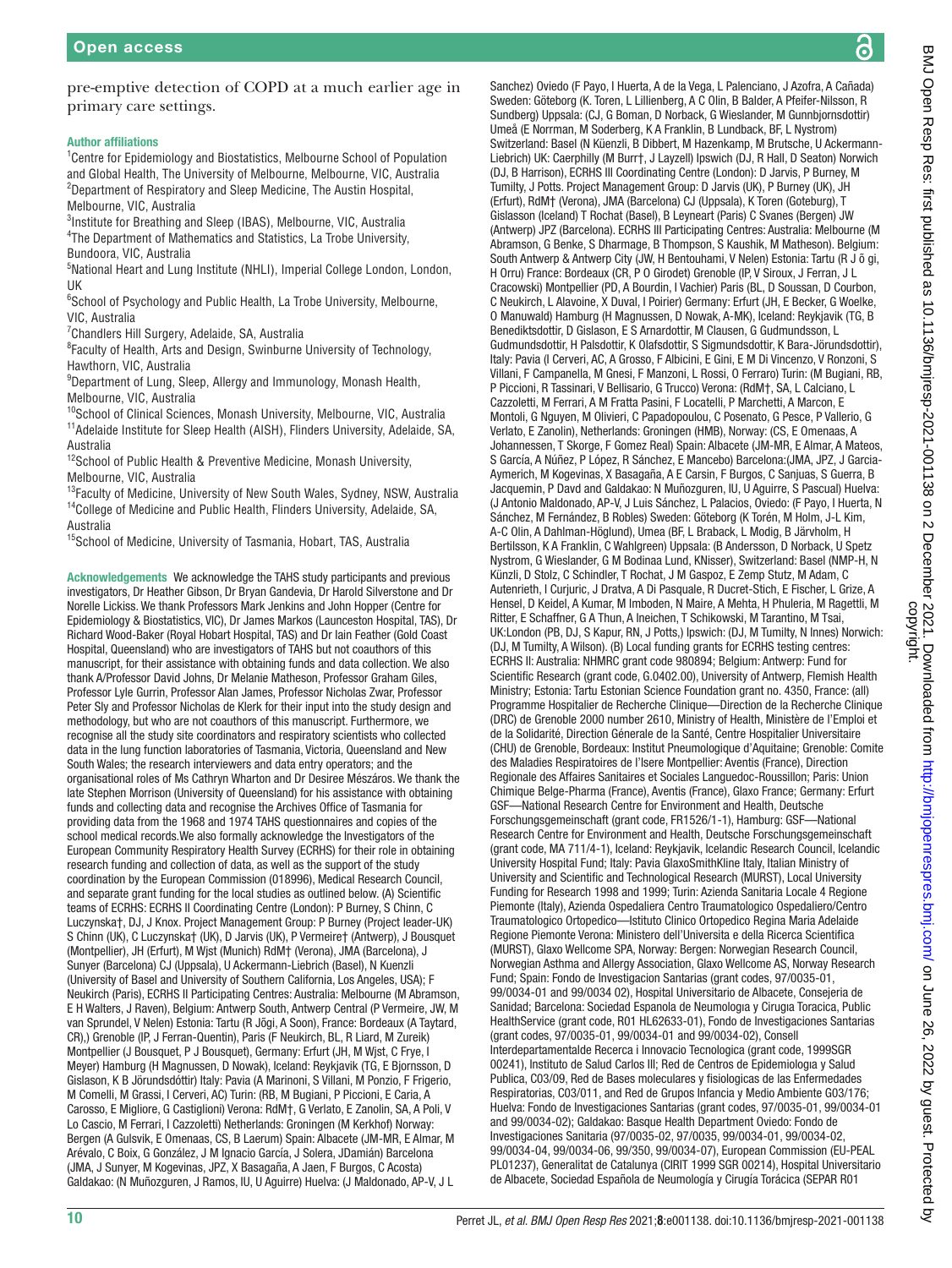HL62633-01), Red de Centros de Epidemiología y Salud Pública (C03/09), Red de Bases moleculares y fisiológicas de las Enfermedades Respiratorias (C03/011) and Red de Grupos Infancia y Medio Ambiente (G03/176); 97/0035-01, 99/0034-01 and 99/0034-02); Sweden: Göteborg, Umea, Uppsala: Swedish Heart Lung Foundation, Swedish Foundation for Health Care Sciences and Allergy Research, Swedish Asthma and Allergy Foundation, Swedish Cancer and Allergy Foundation, Swedish Council for Working Life and Social Research (FAS), Switzerland: Basel Swiss National Science Foundation, Swiss Federal Office for Education and Science, Swiss National Accident Insurance Fund; UK: Ipswich and Norwich: Asthma UK (formerly known as National Asthma Campaign). ECRHS III: Australia: NHMRC (grant code 1007965), Belgium: Antwerp South, Antwerp City: Research Foundation Flanders (FWO), grant code G.0.410.08.N.10 (both sites), Estonia: Tartu-SF0180060s09 from the Estonian Ministry of Education. France: (all) Ministère de la Santé. Programme Hospitalier de Recherche Clinique (PHRC) National 2010. Bordeaux: INSERM U897 Université Bordeaux Segalen, Grenoble: Comite Scientifique AGIR adom 2011. Paris: Agence Nationale de la Santé, Région Ile de France, domaine d'intérêt majeur (DIM) Germany: Erfurt: German Research Foundation HE 3294/10-1, Hamburg: German Research Foundation MA 711/6-1, NO 262/7-1, Iceland: Reykjavik, The Landspitali University Hospital Research Fund, University of Iceland Research Fund, ResMed Foundation, California, USA, Orkuveita Reykjavikur (Geothermal plant), Vegagerðin (The Icelandic Road Administration, ICERA). Italy: all Italian centres were funded by the Italian Ministry of Health, Chiesi Farmaceutici SpA. In addition, Verona was funded by Cariverona Foundation, Education Ministry (MIUR). Norway: Norwegian Research council grant no 214123, Western Norway Regional Health Authorities grant no 911631, Bergen Medical Research Foundation. Spain: Fondo de Investigación Sanitaria (PS09/02457, PS09/00716, PS09/01511, PS09/02185, PS09/03190), Servicio Andaluz de Salud, Sociedad Española de Neumología y Cirurgía Torácica (SEPAR 1001/2010); Sweden: all centres were funded by The Swedish Heart and Lung Foundation, The Swedish Asthma and Allergy Association, The Swedish Association against Lung and Heart Disease. Fondo de Investigación Sanitaria (PS09/02457), Barcelona: Fondo de Investigación Sanitaria (FIS PS09/00716), Galdakao: Fondo de Investigación Sanitaria (FIS 09/01511), Huelva: Fondo de Investigación Sanitaria (FIS PS09/02185) and Servicio Andaluz de Salud Oviedo: Fondo de Investigación Sanitaria (FIS PS09/03190). Sweden: all centres were funded by The Swedish Heart and Lung Foundation, The Swedish Asthma and Allergy Association, The Swedish Association against Lung and Heart Disease. Swedish Research Council for Health, Working Life and Welfare (FORTE) Göteborg: also received further funding from the Swedish Council for Working Life and Social Research. Umea also received funding from Vasterbotten Country Council ALF grant. Switzerland: The Swiss National Science Foundation (grant nos 33CSCO-134276/1, 33CSCO-108796, 3247BO-104283, 3247BO-104288, 3247BO-104284, 3247-065896, 3100-059302, 3200- 052720, 3200-042532, 4026-028099). The Federal Office for Forest, Environment and Landscape, The Federal Office of Public Health, The Federal Office of Roads and Transport, The Canton's Government of Aargan, Basel-Stadt, Basel-Land, Geneva, Luzern, Ticino, Valais and Zürich, the Swiss Lung League, the Canton's Lung League of Basel Stadt/Basel, Landschaft, Geneva, Ticino, Valais and Zurich, SUVA, Freiwillige Akademische Gesellschaft, UBS Wealth Foundation, Talecris Biotherapeutics GmbH, Abbott Diagnostics, European Commission 018996 (GABRIEL), Wellcome Trust WT 084703MA, UK: Medical Research Council (grant no 92091). Support was also provided by the National Institute for Health Research through the Primary Care Research Network.

Contributors Funding acquisition: SCD, EHW, MJA, DLJ. Data curation and resources: SCD, EHW, MJA, BRT, PST, DLJ. Conceptualisation: JLP, SCD, CM, DLJ, CFM, KH, PF, TB, AB, AJL, CJL, DSB, DT, JAB, BE, GSH, RA, GPB. Data access and verification: JLP, DV, SCD, DLJ. Formal analysis: JLP, DV, KS, CFM. Investigation methodology and validation: DV, KS, CFM. Manuscript writing - original draft: JLP, DV. Manuscript writing - review & editing: all authors especially CFM, TB, MJA, BE. Project administration: SCD, DLJ. Guarantor: JLP. JLP and DV had full data access and can verify the analysis. CM and SCD contributed equally as senior authors.

Funding The TAHS was supported by the National Health and Medical Research Council (NHMRC) of Australia, research grants 299901 and 1021275; the University of Melbourne; Clifford Craig Foundation; the Victorian, Queensland and Tasmanian Asthma Foundations; Royal Hobart Hospital; Helen MacPherson Smith Trust; GlaxoSmithKline; and John L Hopper. JP, AL and SCD are funded through the NHMRC of Australia. The ECRHS was supported by grants from the European Commission (018996) and Medical Research Council (ECRHS III no. 92091), and multiple local grants that supported study testing centres of ECRHS II and III which have been listed in the acknowledgement section. These sponsors of the study had no role in study design, data collection, data analysis, data interpretation or writing of the report. The corresponding author had full access to all the data in the study and had final responsibility for the decision to submit for publication.

Competing interests JP received a travel grant supported by Boehringer-Ingelheim, and together with MJA, EHW, AL, CL and SCD, holds an investigatorinitiated grant from GlaxoSmithKline for unrelated research. SCD additionally holds Patient consent for publication Not applicable.

Ethics approval TAHS was approved by Human Ethics Review Committees at all participating institutions, principally The Universities of Melbourne (040375) and Tasmania (H0012710). ECRHS II and III were performed with the approval of the corresponding local/regional committees for all participating centres (refer reference 23). Written informed consent was obtained from all participants.

Provenance and peer review Not commissioned; externally peer reviewed.

Data availability statement Data are available upon reasonable request. TAHS is a cohort study with data that has been prospectively collected since 1968 and will be an ongoing resource for future epidemiological analyses. Data collection protocols have been detailed in the TAHS cohort profile paper published in 2016 (Matheson *et al* 2016 doi: 10.1093/ije/dyw028). The raw data have not been made widely available, but expressions of interest can be discussed with the corresponding author, Dr J Perret, and/or principal investigator, Professor S Dharmage, on an individual basis. ECRHS is a cohort study with data that has been prospectively collected since 1990 and will be an ongoing resource for future epidemiological analyses. Data collection protocols are detailed at [https://www.](https://www.ecrhs.org/) [ecrhs.org/.](https://www.ecrhs.org/) The raw data have not been made widely available, but expressions of interest can be discussed with the principal investigator, Professor D Jarvis, on an individual basis.

Supplemental material This content has been supplied by the author(s). It has not been vetted by BMJ Publishing Group Limited (BMJ) and may not have been peer-reviewed. Any opinions or recommendations discussed are solely those of the author(s) and are not endorsed by BMJ. BMJ disclaims all liability and responsibility arising from any reliance placed on the content. Where the content includes any translated material, BMJ does not warrant the accuracy and reliability of the translations (including but not limited to local regulations, clinical guidelines, terminology, drug names and drug dosages), and is not responsible for any error and/or omissions arising from translation and adaptation or otherwise.

Open access This is an open access article distributed in accordance with the Creative Commons Attribution Non Commercial (CC BY-NC 4.0) license, which permits others to distribute, remix, adapt, build upon this work non-commercially, and license their derivative works on different terms, provided the original work is properly cited, appropriate credit is given, any changes made indicated, and the use is non-commercial. See:<http://creativecommons.org/licenses/by-nc/4.0/>.

#### ORCID iDs

Jennifer L Perret <http://orcid.org/0000-0001-7034-0615> Peter Frith<http://orcid.org/0000-0003-3265-0131> Michael J Abramson<http://orcid.org/0000-0002-9954-0538>

#### <span id="page-10-0"></span>**References**

- 1 Australian Institute of Health and Welfare. *Chronic obstructive pulmonary disease (COPD). Cat. No. ACM 35*. Canberra: AIHW, 2019. [https://www/aihw.gov.au/reports/chronic-respiratory](https://www/aihw.gov.au/reports/chronic-respiratory-conditions/copd)[conditions/copd](https://www/aihw.gov.au/reports/chronic-respiratory-conditions/copd)
- 2 Falster M, Jorm L. *A guide to the potentially preventable hospitalisations indicator in Australia*. Sydney: Centre for Big Data Research in Health, University of New South Wales in consultation with Australian Commission on Safety and Quality in Health Care and Australian Institute of Health and Welfare, 2017.
- <span id="page-10-1"></span>3 Wilson PW, D'Agostino RB, Levy D, *et al*. Prediction of coronary heart disease using risk factor categories. *[Circulation](http://dx.doi.org/10.1161/01.CIR.97.18.1837)* 1998;97:1837–47.
- 4 Chen L, Magliano DJ, Balkau B, *et al*. AUSDRISK: an Australian type 2 diabetes risk assessment tool based on demographic, lifestyle and simple anthropometric measures. *[Med J Aust](http://dx.doi.org/10.5694/j.1326-5377.2010.tb03478.x)* 2010;192:197–202.
- <span id="page-10-2"></span>5 Wilson JMG, Jungner G. *Principles and practice of screening for disease*. Geneva: World Health Organization, 1968.
- <span id="page-10-3"></span>6 Lambe T, Adab P, Jordan RE, *et al*. Model-based evaluation of the long-term cost-effectiveness of systematic case-finding for COPD in primary care. *[Thorax](http://dx.doi.org/10.1136/thoraxjnl-2018-212148)* 2019;74:730–9.